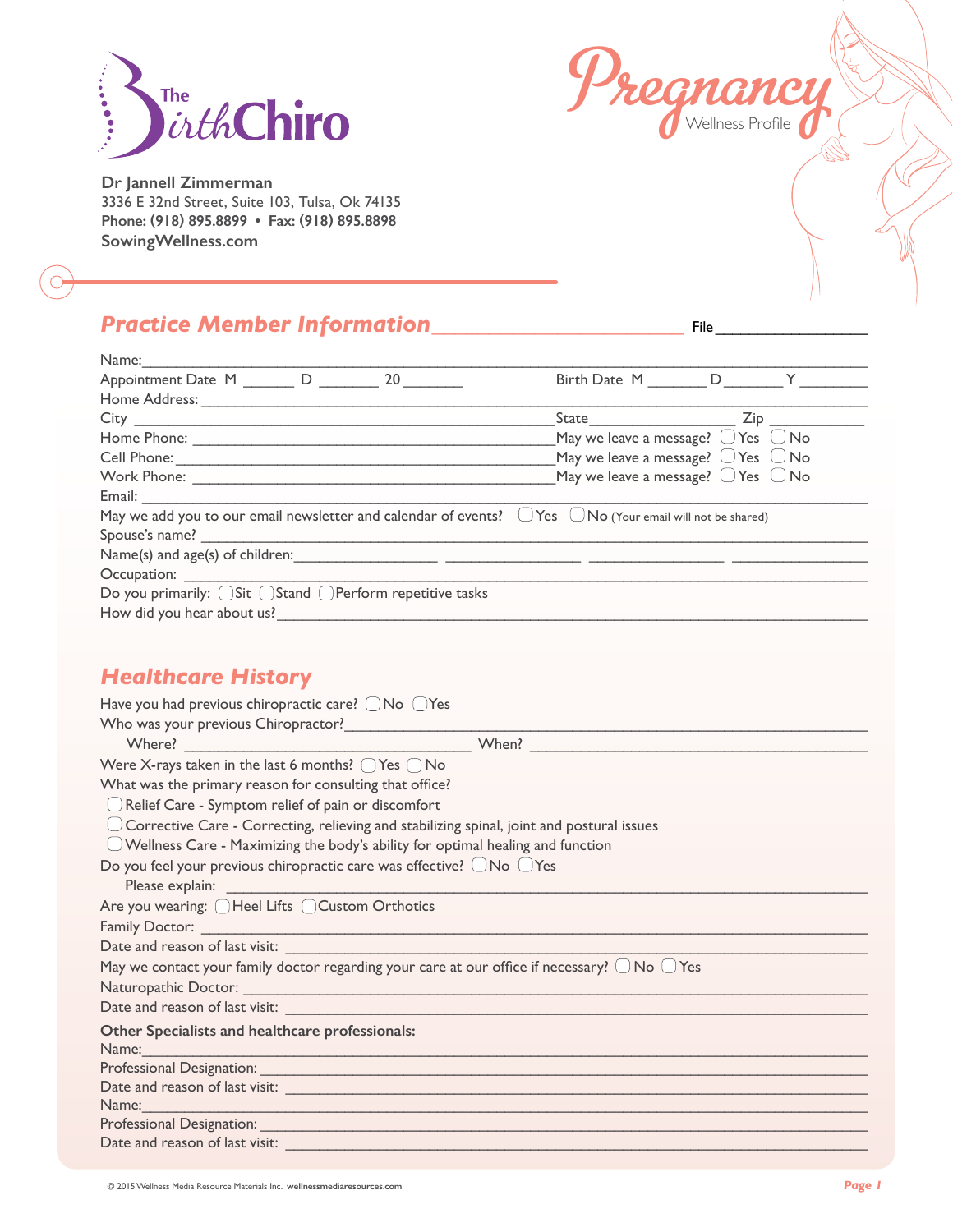



# *Pregnancy Profile*

| Have you taken any medications during this pregnancy? $\bigcirc$ No $\bigcirc$ Yes:                                                                                                                                           |
|-------------------------------------------------------------------------------------------------------------------------------------------------------------------------------------------------------------------------------|
|                                                                                                                                                                                                                               |
|                                                                                                                                                                                                                               |
|                                                                                                                                                                                                                               |
|                                                                                                                                                                                                                               |
| Have you had any evaluation procedures (ultrasound, amniocentesis, chorionic villus sampling)? $\Box$ No $\Box$ Yes                                                                                                           |
| Dates and Reasons: 1988 and 2008 and 2008 and 2008 and 2008 and 2008 and 2008 and 2008 and 2008 and 2008 and 2008 and 2008 and 2008 and 2008 and 2008 and 2008 and 2008 and 2008 and 2008 and 2008 and 2008 and 2008 and 2008 |
|                                                                                                                                                                                                                               |
|                                                                                                                                                                                                                               |
|                                                                                                                                                                                                                               |
| What type of birth care provider are you planning on using? $\bigcirc$ Midwife $\bigcirc$ OB/Gyn $\bigcirc$ Medical Doctor $\bigcirc$ Other                                                                                   |
|                                                                                                                                                                                                                               |
| Is this your first pregnancy? $\bigcirc$ Yes $\bigcirc$ No:                                                                                                                                                                   |
|                                                                                                                                                                                                                               |
|                                                                                                                                                                                                                               |
| Miscarriages? UNo UYes: UD&C UNatural Miscarriage                                                                                                                                                                             |
|                                                                                                                                                                                                                               |
| the control of the control of the control of the control of the control of the control of the control of the control of the control of the control of the control of the control of the control of the control of the control |
|                                                                                                                                                                                                                               |
| Was labor induced/use of Pitocin? $\Box$ No $\Box$ Yes $\Box$ Unknown                                                                                                                                                         |
| Did your care provider rupture your membranes? ONo OYes OUnknown                                                                                                                                                              |
| Was there any back or hip pain during labor? $\bigcirc$ No $\bigcirc$ Yes                                                                                                                                                     |
| Was baby in a suboptimal position during the pushing phase of any labor? $\bigcirc$ No $\bigcirc$ Yes $\bigcirc$ Unknown                                                                                                      |
| Did you receive an epidural? ONo OYes                                                                                                                                                                                         |
|                                                                                                                                                                                                                               |
| Any postpartum complications or long term consequences? $\Box$ No $\Box$ Yes                                                                                                                                                  |
|                                                                                                                                                                                                                               |

*Have you experienced any of the following symptoms during this pregnancy or a previous pregnancy?*

| PREVIOUS<br><b>CURRENT</b> |                                                                          | PREVIOUS<br><b>CURRENT</b> |                                              |        |
|----------------------------|--------------------------------------------------------------------------|----------------------------|----------------------------------------------|--------|
|                            | <b>Headaches</b>                                                         |                            | Carpal Tunnel (numbness in hands/fingers)    |        |
|                            | <b>Facial Paralysis</b>                                                  |                            | Low/Mid Back Pain                            |        |
|                            | Chronic Fatigue                                                          |                            | Breech or Sidelying Presentation             |        |
|                            | Nausea/"Morning Sickness"                                                |                            | Round Ligament Pain/Pulling (front of belly) |        |
|                            | Heartburn/Indigestion                                                    |                            | Pain in your Pubic Bone                      |        |
|                            | Preeclampsia                                                             |                            | Pins/Needles in the Front/Side of your Leg   |        |
|                            | Gestational Diabetes                                                     |                            | Pain in Posterior Leg (Sciatica)             |        |
|                            | Constipation                                                             |                            | Leg Cramps                                   |        |
|                            | Hemorrhoids                                                              |                            | Swelling of Ankles, Legs and Feet            |        |
|                            |                                                                          |                            |                                              |        |
|                            |                                                                          |                            |                                              |        |
|                            |                                                                          |                            |                                              |        |
|                            |                                                                          |                            |                                              |        |
|                            | © 2015 Wellness Media Resource Materials Inc. wellnessmediaresources.com |                            |                                              | Page 2 |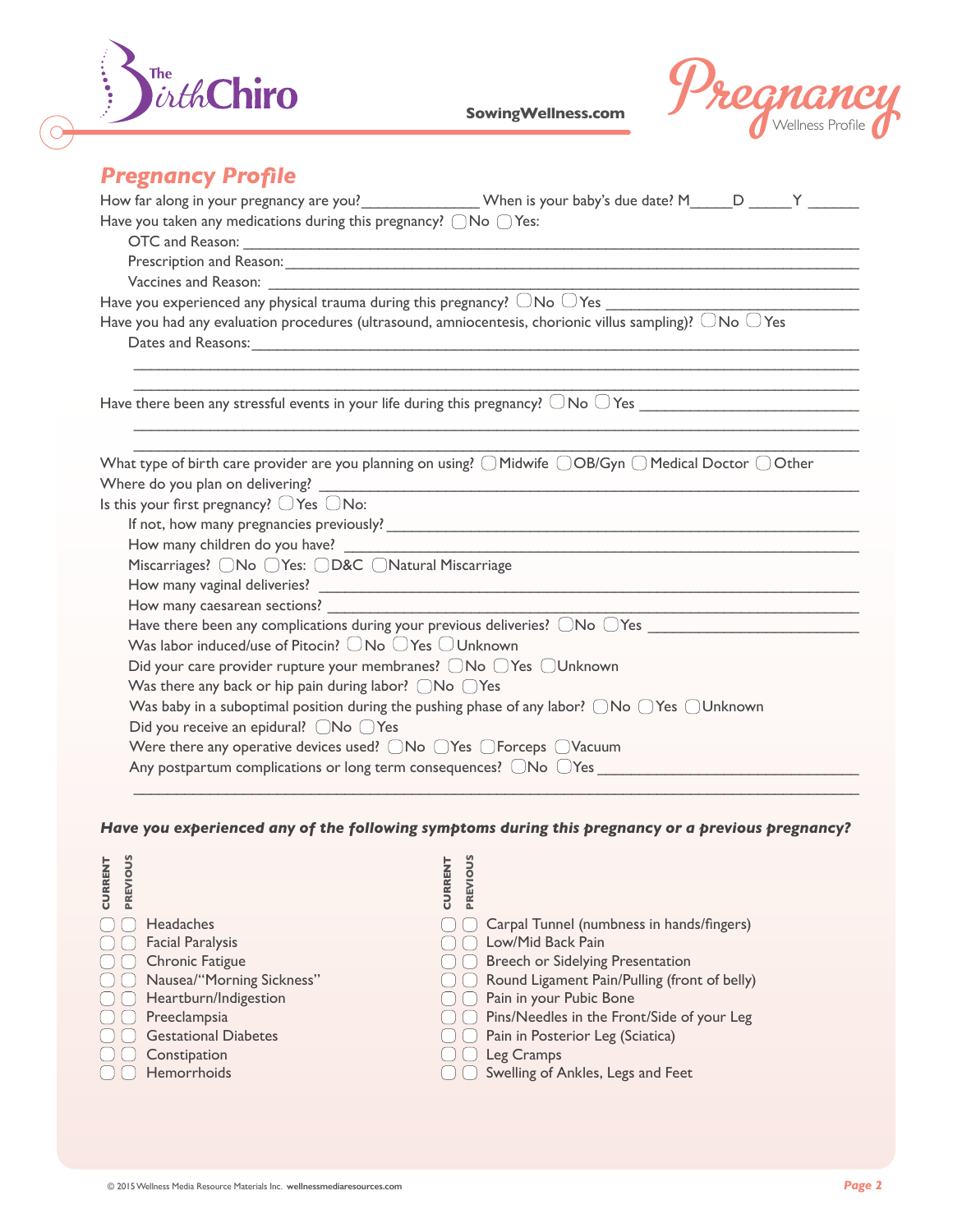



# *Wellness Profile*

Do you have a specific concern that brings you in?

 $\bigcirc$  No, I'm interested in having my spinal and pelvic alignment assessed to help achieve optimal growth and delivery for my baby  $\bigcirc$  Yes:  ${\tt Yes:}\quad \rule{2cm}{2.5cm}$ 

| If yes, please answer the following questions:                                                                                                                             |  |  |  |  |
|----------------------------------------------------------------------------------------------------------------------------------------------------------------------------|--|--|--|--|
| What is your primary area of complaint today?                                                                                                                              |  |  |  |  |
| How long have you been aware of this? The days the weeks weeks months years                                                                                                |  |  |  |  |
| Where else does this pain go in your body?                                                                                                                                 |  |  |  |  |
| How often do you experience this? $\bigcirc$ daily $\bigcirc$ weekly $\bigcirc$ monthly $\bigcirc$ comes and goes $\bigcirc$ constantly                                    |  |  |  |  |
| On a scale of 1 to 10 (10 being the worst), how does it feel when it's at its worst?                                                                                       |  |  |  |  |
| How would you describe the pain/discomfort?                                                                                                                                |  |  |  |  |
| $\Box$ Dull $\Box$ Achy $\Box$ Throbbing $\Box$ Stabbing $\Box$ Tight/Stiff $\Box$ Burning $\Box$ Sharp $\Box$ Other                                                       |  |  |  |  |
| What makes it feel worse?                                                                                                                                                  |  |  |  |  |
| What makes it feel better?                                                                                                                                                 |  |  |  |  |
| Do you notice any other problems in your body when you get this pain/discomfort?                                                                                           |  |  |  |  |
| Do you feel your condition getting progressively worse? $\Box$ No $\Box$ Yes                                                                                               |  |  |  |  |
| Do you feel your condition can be healed? $\bigcirc$ No $\bigcirc$ Yes                                                                                                     |  |  |  |  |
| What have you tried that <i>has</i> helped? $\bigcirc$ Ice $\bigcirc$ Heat $\bigcirc$ Medication $\bigcirc$ Massage $\bigcirc$ Physical Therapy $\bigcirc$ Chiropractic    |  |  |  |  |
| ○ Other                                                                                                                                                                    |  |  |  |  |
| What have you tried that <i>hasn't</i> helped? $\bigcirc$ Ice $\bigcirc$ Heat $\bigcirc$ Medication $\bigcirc$ Massage $\bigcirc$ Physical Therapy $\bigcirc$ Chiropractic |  |  |  |  |
| ○ Other                                                                                                                                                                    |  |  |  |  |

See additional *Spinal Nerve Function Form* to provide further detail on your *Wellness Profile* (*Page6*)

# *Lifestyle Information*

The human body is designed to be healthy. The primary system in the body which coordinates health and function is the nervous system. Your nervous system is surrounded and protected by the bones of the spine, called vertebrae. Physical, emotional, and chemical stresses, common to our contemporary lifestyle, can result in misalignment to the spinal column as well as damage the delicate nervous system. The result is a condition called a *Vertebral Subluxation.* The remainder of the intake form addresses the possible factors which may contribute to vertebral subluxation in your spine which may be impeding your body's ability to heal.

#### *Physical*

| Height Weight                                                                                                                                   |
|-------------------------------------------------------------------------------------------------------------------------------------------------|
| Are you happy with your current physical appearance and abilities? $\bigcirc$ Yes $\bigcirc$ No                                                 |
| Frequency of exercise/week: Cardio? $\odot$ 0 $\odot$ 1 $\odot$ 2 $\odot$ 3 $\odot$ 4 $\odot$ 5 $\odot$ 6 $\odot$ 7                             |
| Weight bearing?. $\bigcirc$ 0 $\bigcirc$ 1 $\bigcirc$ 2 $\bigcirc$ 3 $\bigcirc$ 4 $\bigcirc$ 5 $\bigcirc$ 6 $\bigcirc$ 7                        |
| Do you stretch after exercise or after other activities of poor posture? $\bigcirc$ Yes $\bigcirc$ Sometimes $\bigcirc$ No                      |
| Hours of sleep/night? $\bigcirc$ <6 $\bigcirc$ 7-9 $\bigcirc$ 10+                                                                               |
| Do you feel refreshed upon waking? $\bigcirc$ Always $\bigcirc$ Sometimes $\bigcirc$ Rarely                                                     |
| Age of mattress? ________ Do you feel your mattress is appropriate for your sleeping style? $\bigcap$ No $\bigcap$ Yes                          |
| Which position do you sleep? $\bigcirc$ Back $\bigcirc$ Belly Side: $\bigcirc$ Right $\bigcirc$ Left $\bigcirc$ Both                            |
| Number of hours spent commuting/week? $\bigcirc$ 0-2 $\bigcirc$ 3-5 $\bigcirc$ 6-8 $\bigcirc$ 9-11 $\bigcirc$ 12+                               |
| Number of hours spent at a desk or computer/week? $\bigcirc$ 0 $\bigcirc$ 1-5 $\bigcirc$ 6-10 $\bigcirc$ 11-20 $\bigcirc$ 21-40 $\bigcirc$ 41+  |
| Number of hours spent on smart device/tablet/week? $\bigcirc$ 0 $\bigcirc$ 1-5 $\bigcirc$ 6-10 $\bigcirc$ 11-20 $\bigcirc$ 21-40 $\bigcirc$ 41+ |
| Do you perform any repetitive tasks at home or at work? $\bigcap$ No $\bigcap$ Yes                                                              |
| Have you ever been hospitalized or had surgery? $\Box$ No $\Box$ Yes If yes why and when?                                                       |
|                                                                                                                                                 |
| Have you ever been in a motor vehicle accident (even if it was minor)? $\bigcap$ No $\bigcap$ Yes                                               |
| If yes, what kind and when?                                                                                                                     |
| Were you evaluated and treated after each accident? $\bigcirc$ No $\bigcirc$ Yes                                                                |

Have you had any non-vehicle accidents or falls?  $\bigcap$  No  $\bigcap$  Yes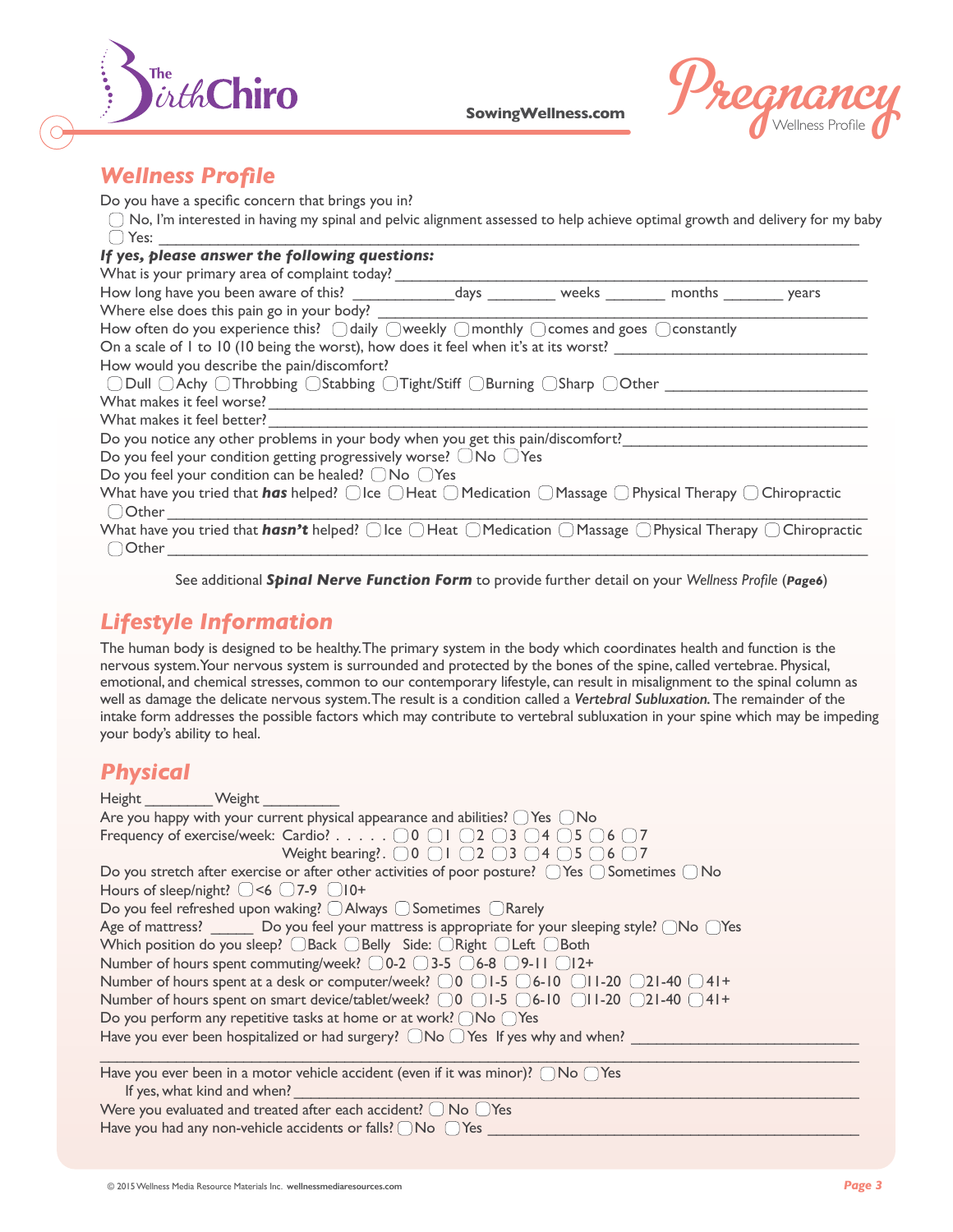



# *Early Years*

| To your knowledge, was your delivery difficult? $\bigcirc$ No $\bigcirc$ Yes            |
|-----------------------------------------------------------------------------------------|
| $\Box$ If yes: $\Box$ Forceps $\Box$ Vacuum $\Box$ Caesarean $\Box$ Breech $\Box$ Other |
| Were you breast fed? $\bigcap$ No $\bigcap$ Yes For how long?                           |
| Did you experience emotional trauma as a child? $\bigcirc$ No $\bigcirc$ Yes            |
| Were you ever given antibiotics as a child? $\Box$ No $\Box$ Yes                        |
| Did you ever have ear infections as a child? $\bigcirc$ No $\bigcirc$ Yes               |
| Any major childhood illness? ONo OYes                                                   |

#### *Emotional*

| Rate your current level of <b>personal stress</b> in your life: O None O Low O Moderate O High                                           |
|------------------------------------------------------------------------------------------------------------------------------------------|
| Rate your current level of <i>relationship stress</i> in your life: $\ldots \ldots \odot$ None $\odot$ Low $\odot$ Moderate $\odot$ High |
| Rate your current level of <i>financial stress</i> in your life: ONone OLow OModerate OHigh                                              |
| Rate your current level of <i>health stress</i> in your life: ONone OLow OModerate OHigh                                                 |
| Rate your current level of <b>family stress</b> in your life: ONone OLow OModerate OHigh                                                 |
| Rate your current level of <b>career stress</b> in your life: ONone OLow OModerate OHigh                                                 |
| Do you feel you have a supportive network of friends and family? $\ldots$ $\Box$ Yes $\Box$ No                                           |
| Do you feel you have healthy coping strategies for life stress? $\ldots \ldots$ $\Box$ Yes $\Box$ No                                     |

# *Chemical*

| Do you choose to have annual flu shots? $\dots \dots \dots \dots \dots$<br>$\bigcup$ Yes                                                                                 |
|--------------------------------------------------------------------------------------------------------------------------------------------------------------------------|
|                                                                                                                                                                          |
| $10+$<br>$4-6$<br>$17-9$                                                                                                                                                 |
| How many glasses of caffeinated beverages/day: $\dots \dots \dots \dots \dots$<br>$\bigcap$ 10+<br>$\bigcap$ 7-9                                                         |
| How many glasses of cow's milk, juice and pop/day: $\dots \dots \dots \dots \dots \dots$<br>$( ) 10 +$<br>$4-6$<br>7-9<br>$\begin{pmatrix} 1 & 1 \\ 1 & 1 \end{pmatrix}$ |
|                                                                                                                                                                          |
|                                                                                                                                                                          |
| Do you eat refined sugars? (white sugar, white bread and pasta) $\ldots \ldots \cap N$ o $\cap Y$ es $\cap$ Trying to eliminate from diet                                |
|                                                                                                                                                                          |
| Do you choose organic foods?. $\Box$ No $\Box$ Yes, which: $\Box$ Veggies $\Box$ Fruits $\Box$ Meats $\Box$ Grains $\Box$ All                                            |
| Do you eat any artificial sweeteners? (Splenda, Aspartame, Diet Soda, etc). $\Box$ No $\Box$ Yes                                                                         |
| Any food/drink allergies, sensitivities, intolerances?. $\Box$ No $\Box$ Yes                                                                                             |
|                                                                                                                                                                          |
| Are you or have you been exposed to second hand smoke? $\bigcirc$ No $\bigcirc$ Yes                                                                                      |
|                                                                                                                                                                          |
|                                                                                                                                                                          |
|                                                                                                                                                                          |
|                                                                                                                                                                          |
| Other supplements or homeopathics?                                                                                                                                       |
| Any other daily medication and their purpose?                                                                                                                            |
|                                                                                                                                                                          |

Do you have a plan in place with your medical doctor to wean yourself off of any long term medications?  $\bigcirc$  No  $\bigcirc$  Yes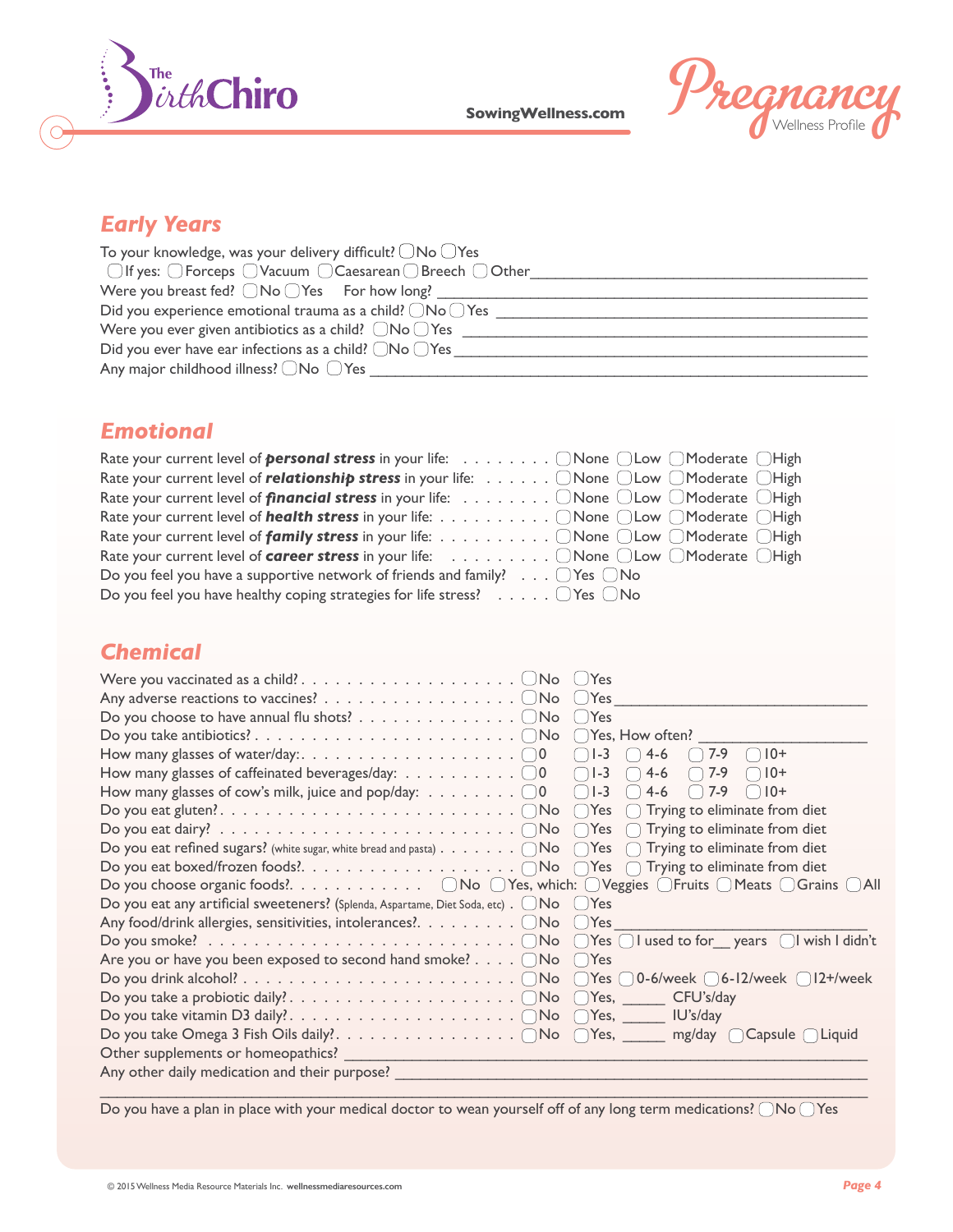



### *Family Health*

At our clinic we are not only interested in your health and wellness, but also the health and wellness of the important people in your life. Please mention below any health conditions or concerns you may have about your:  $Children:$ 

 $\mathcal{L}_\mathcal{L} = \{ \mathcal{L}_\mathcal{L} = \{ \mathcal{L}_\mathcal{L} = \{ \mathcal{L}_\mathcal{L} = \{ \mathcal{L}_\mathcal{L} = \{ \mathcal{L}_\mathcal{L} = \{ \mathcal{L}_\mathcal{L} = \{ \mathcal{L}_\mathcal{L} = \{ \mathcal{L}_\mathcal{L} = \{ \mathcal{L}_\mathcal{L} = \{ \mathcal{L}_\mathcal{L} = \{ \mathcal{L}_\mathcal{L} = \{ \mathcal{L}_\mathcal{L} = \{ \mathcal{L}_\mathcal{L} = \{ \mathcal{L}_\mathcal{$ 

\_\_\_\_\_\_\_\_\_\_\_\_\_\_\_\_\_\_\_\_\_\_\_\_\_\_\_\_\_\_\_\_\_\_\_\_\_\_\_\_\_\_\_\_\_\_\_\_\_\_\_\_\_\_\_\_\_\_\_\_\_\_\_\_\_\_\_\_\_\_\_\_\_\_\_\_\_\_\_\_\_\_\_\_\_\_\_\_\_\_\_  $\mathcal{L}_\mathcal{L} = \mathcal{L}_\mathcal{L} = \mathcal{L}_\mathcal{L} = \mathcal{L}_\mathcal{L} = \mathcal{L}_\mathcal{L} = \mathcal{L}_\mathcal{L} = \mathcal{L}_\mathcal{L} = \mathcal{L}_\mathcal{L} = \mathcal{L}_\mathcal{L} = \mathcal{L}_\mathcal{L} = \mathcal{L}_\mathcal{L} = \mathcal{L}_\mathcal{L} = \mathcal{L}_\mathcal{L} = \mathcal{L}_\mathcal{L} = \mathcal{L}_\mathcal{L} = \mathcal{L}_\mathcal{L} = \mathcal{L}_\mathcal{L}$ 

\_\_\_\_\_\_\_\_\_\_\_\_\_\_\_\_\_\_\_\_\_\_\_\_\_\_\_\_\_\_\_\_\_\_\_\_\_\_\_\_\_\_\_\_\_\_\_\_\_\_\_\_\_\_\_\_\_\_\_\_\_\_\_\_\_\_\_\_\_\_\_\_\_\_\_\_\_\_\_\_\_\_\_\_\_\_\_\_\_\_\_  $\mathcal{L}_\mathcal{L} = \mathcal{L}_\mathcal{L} = \mathcal{L}_\mathcal{L} = \mathcal{L}_\mathcal{L} = \mathcal{L}_\mathcal{L} = \mathcal{L}_\mathcal{L} = \mathcal{L}_\mathcal{L} = \mathcal{L}_\mathcal{L} = \mathcal{L}_\mathcal{L} = \mathcal{L}_\mathcal{L} = \mathcal{L}_\mathcal{L} = \mathcal{L}_\mathcal{L} = \mathcal{L}_\mathcal{L} = \mathcal{L}_\mathcal{L} = \mathcal{L}_\mathcal{L} = \mathcal{L}_\mathcal{L} = \mathcal{L}_\mathcal{L}$ 

\_\_\_\_\_\_\_\_\_\_\_\_\_\_\_\_\_\_\_\_\_\_\_\_\_\_\_\_\_\_\_\_\_\_\_\_\_\_\_\_\_\_\_\_\_\_\_\_\_\_\_\_\_\_\_\_\_\_\_\_\_\_\_\_\_\_\_\_\_\_\_\_\_\_\_\_\_\_\_\_\_\_\_\_\_\_\_\_\_\_\_

 $S_{\text{pouse:}}$ 

 ${\sf Mother:} \ \_\_\_\_$ 

Father: \_\_\_\_\_\_\_\_\_\_\_\_\_\_\_\_\_\_\_\_\_\_\_\_\_\_\_\_\_\_\_\_\_\_\_\_\_\_\_\_\_\_\_\_\_\_\_\_\_\_\_\_\_\_\_\_\_\_\_\_\_\_\_\_\_\_\_\_\_\_\_\_\_\_\_\_\_\_\_\_\_\_\_\_\_

Brothers/Sisters:

Are you seeking chiropractic care today for:

Relief Care - Symptom relief of pain or discomfort

Corrective Care - Correcting, relieving and stabilizing spinal, joint and postural issues

Wellness Care - Maximizing the body's ability for optimal healing and function of the nervous system

Pregancy Care: regular care throughout pregnancy to optimize the growth and development

of my baby and prepare my body for a healthy delivery and fast recovery.

Do you have other concerns we should know about?

#### *Goals & Consent*

What is your primary goal for consulting our clinic?

Our goals are to provide a detailed assessment of your current health status and provide to you the resources for a highly engaged and healthy body which is functioning at its absolute peak potential. Essential to this is a healthy nervous system functioning free from interference called subluxations. You've taken an important step for your health through a chiropractic evaluation!

Consent to Evaluation

I hereby grant permission to receive a chiropractic evaluation including history, spinal scan and examination. Any findings will be communicated before consenting to commencement of care, if appropriate.

**Consenting Adult's Signature Consenting Adult's Signature** 

 $\_$  , and the set of the set of the set of the set of the set of the set of the set of the set of the set of the set of the set of the set of the set of the set of the set of the set of the set of the set of the set of th